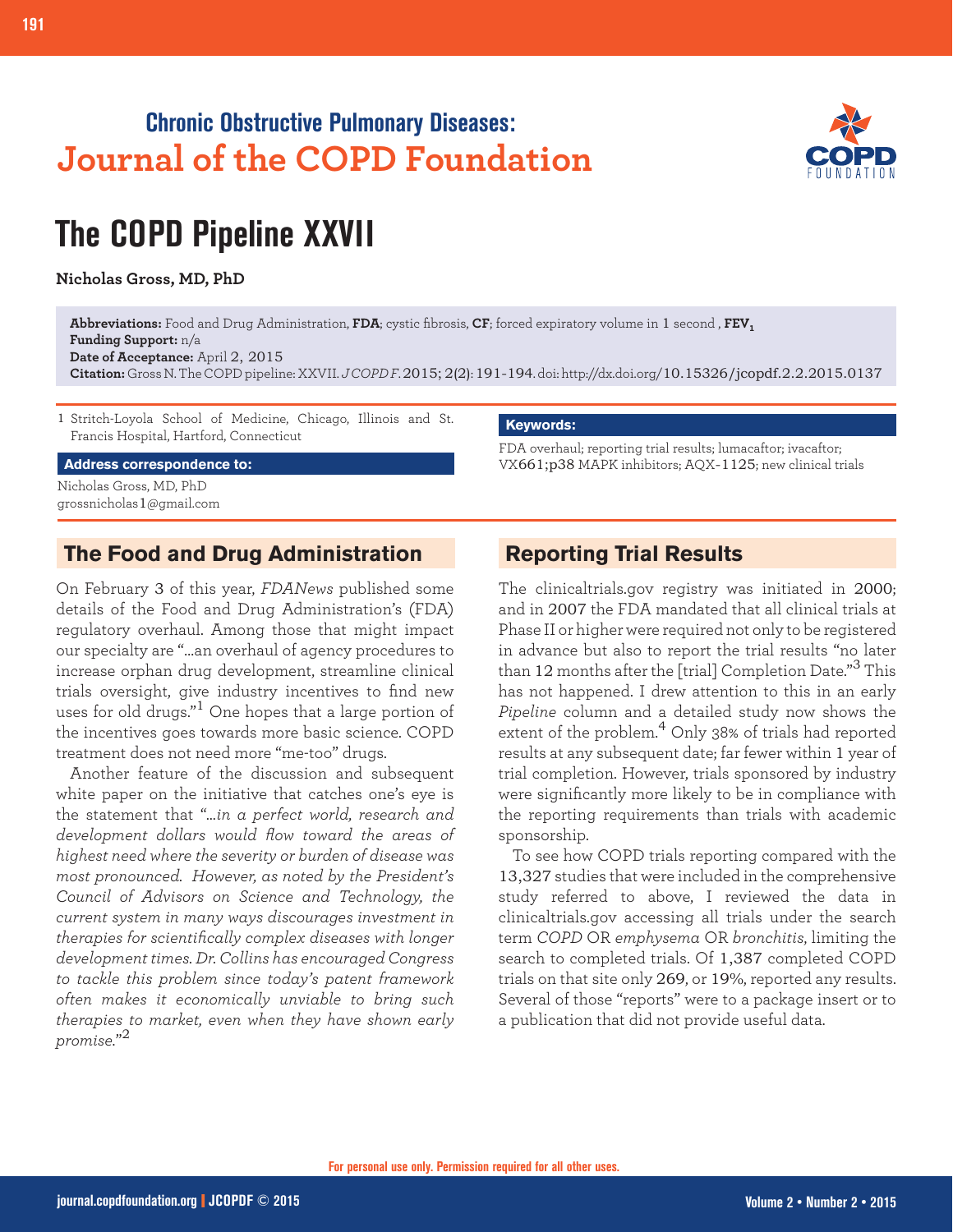## **Lumacaftor-Ivacaftor**

Ivacaftor was developed as a treatment for cystic fibrosis (CF) in patients with the G551 mutation in the CFTR. It acts by increasing the time the receptor is open thus permitting more chloride ions to pass through the surface epithelium. The drug modestly improves sweat chloride tests, some aspects of lung function and may reduce the frequency of acute exacerbations. It was FDA approved in 2012, brand name Kalydeco<sup>TM</sup>. Only about 5% of CF patients have the G551 mutation, thus additional treatments that modify the CFTR have been sought.

Lumacaftor is a molecule that is being developed by the same pharmaceutical company that developed ivacaftor. It addresses the CFTR conformational abnormality due to a deletion of its 508 phenyl alanine. This mutation is found in about 60% of CF patients. Like ivacaftor, it improves sweat chloride levels in CF patients. However, in Phase II it did not improve lung function, acute exacerbations or disease status. The combination of ivacaftor and lumacaftor is thus now being developed and 13 clinical trials of the combination have been completed (according to clinicaltrials.gov none have provided results). Meeting abstracts of Phase II trials indicate modest improvements in sweat chloride levels with various combinations of the 2 agents and also small improvements in the decline in forced expiratory volume in 1 second (FEV<sub>1</sub>)over 24 weeks. Both drugs appear to be well tolerated. $^5$ 

Another agent, VX661, is being developed for CF by the same company. This agent is being studied as a monotherapy and also in combination with ivacaftor. Preliminary results indicate a reduction in sweat chloride tests and also a small but statistically significant improvement in  $FEV_1$  with the VX661ivacaftor combination. Interestingly, the improvement disappeared when the drugs were stopped. Drug tolerance was again good; however, there were a few withdrawals due to adverse events.<sup>6</sup>

 New to the CF field is Flatley Discovery Lab LLC with a "CFTR corrector," FDL169. The agent "promotes CFTR folding and processing, thereby increasing the level of functional protein on the cell surface. FDL169 restores CFTR dependent chloride transport when used alone or in combination with a drug that potentiates CFTR."<sup>7</sup> Like some other CF agents, the benefit is expected to be limited to CF patients with the relatively common 508 deletion. The agent is in a Phase I clinical

trial on healthy volunteers and is currently recruiting (NCT02359357). The trial is randomized, doubleblind, placebo-controlled, dose-escalation and firsttime-in-human, the primary outcome being safety and tolerability.

#### **P38MAPK Inhibitors**

Despite their efficacy in asthmatic inflammation, corticosteroids are disappointingly ineffective in addressing the inflammation of COPD. In COPD the inflammatory biomarkers IL-6, CRP, and fibrinogen are increased, as shown in the ECLIPSE study.<sup>8</sup> p38MAPkinases, which are increased in lung macrophages in COPD, are reported to be activated by inflammatory signals. Activated p38MAPK itself phosphorylates and upregulates the transcription of several proinflammatory mRNAs. Inhibition of p38MAPkinase has been shown to suppress inflammatory mediator release from alveolar macrophages of patients with COPD. The possibility that such inhibition could extend to corticosteroid efficacy has now been tested.

In a small *in vitro* study, peripheral blood monocytes of healthy cigarette smokers and smokers with COPD were stimulated with lipopolysaccharide to promote the release of inflammatory biomarkers. Inclusion of dexamethasone diminished the release of IL-8 in the non-COPD monocytes; but the steroid effect was significantly reduced in the COPD monocytes. This provided a model to test the ability of p38MAPK inhibition to restore corticosteroid sensitivity. Using the experimental p38MAPK inhibitor, GW856553, the inhibition of steroid efficacy was restored to the COPD monocytes.9 This agent, named losmapimod, has been the subject of 6 clinical trials in COPD, 5 of which have been completed. At the time of this writing no results had been reported.

#### **Ship1 Activator AQX-1125**

The search for agents that address the mechanism(s) of inflammation in COPD is warming up. The phospholipid PIP3 is a component of membranes but also holds a key place in inflammation, cell growth and survival. In response to a variety of stimuli it activates downstream signaling components including the protein kinase AKT.  $PI_3$  kinase increases  $PIP_3$  and the enzyme SHIP1 decreases it. One effect of an increase in  $PIP_3$  is to promote the release of a variety of pro-inflammatory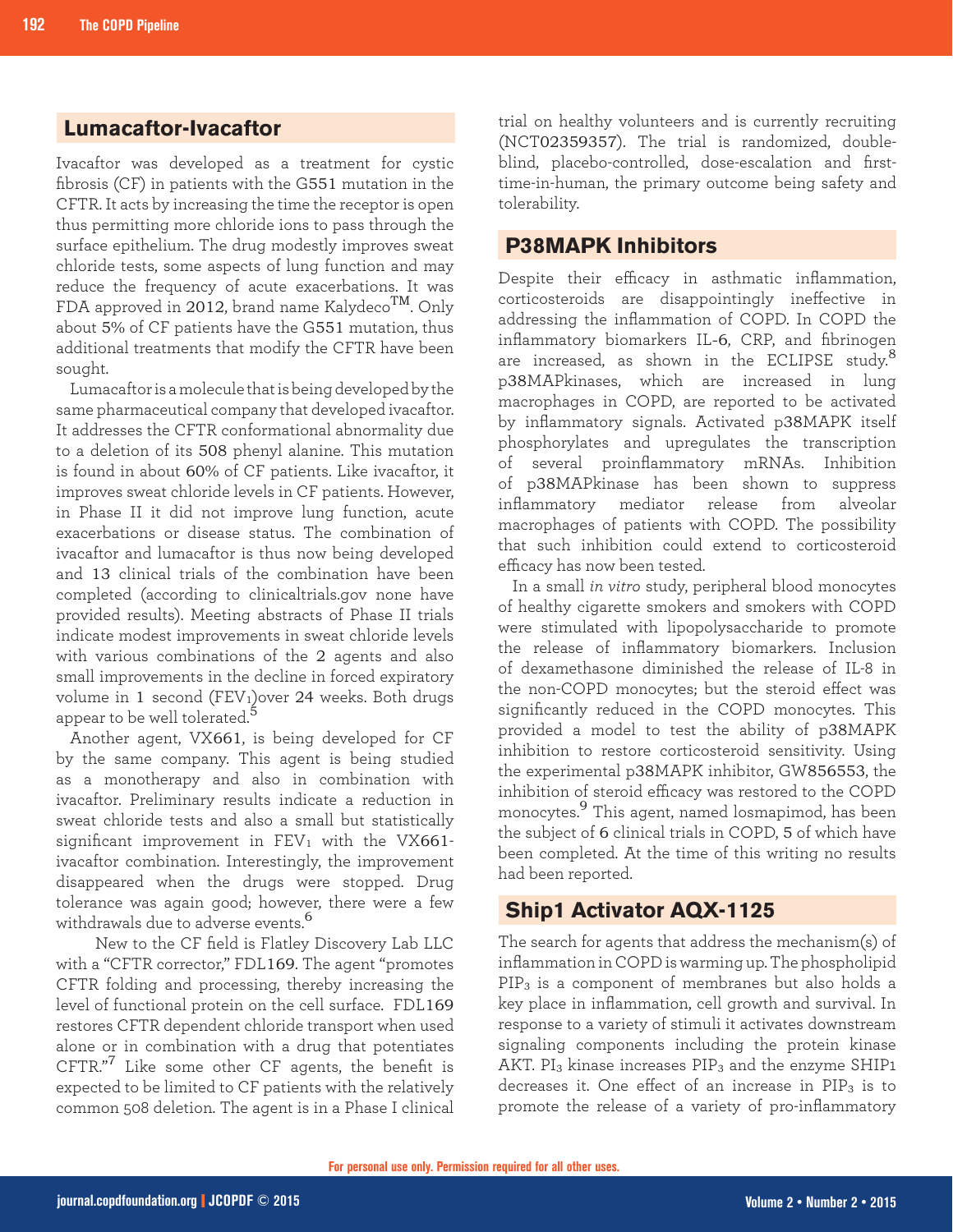signaling molecules, hence, inflammation. An agent that inhibits  $PIP_3$  synthesis, namely a  $PI_3$  kinase inhibitor, has not shown significant benefit against the inflammation of allergic asthma.10 But an agent that enhances PIP3 catabolism, namely a SHIP1 enhancer, may be more effective.

The pharmaceutical company Aquinox has developed a small molecule agent, AQX-1125, that stimulates SHIP1. In rodent models of pulmonary inflammation and allergy, AQX-1125 suppresses leukocyte accumulation and inflammatory mediator release.<sup>11</sup> It is now a candidate for an anti-inflammatory role in a variety of inflammatory conditions. Against rheumatoid arthritis and asthma the effect of AQX-1125 has shown some reduction in neutrophils, macrophages and eosinophils. Better activity is anticipated in severe COPD. A Phase II trial is in progress with the primary outcome being a reduction in acute exacerbations of COPD.12 See clinicaltrials.gov (NCT01954628).

#### **New Clinical Trials**

Chiesi Farmaceutici has just completed a phase I trial of a triple for COPD: beclomethasone/ formoterol/ glycopyrrolate versus placebo (NCT 02119234). The agents were administered with or without Aerochamber and spacer. The same company also has a dose-ranging study of their inhaled phosphodiesterase inhibitor, CHF6001, as well as a MABA and a p38MAPK inhibitor in preclinical stages.<sup>13</sup>

Novartis completed a Phase II trial of BYM338 versus placebo for the cachexia of advanced COPD, (NCT01669174). The agent is a human HuCAL monoclonal against activin receptor type 2B. It is also the subject of other cachexia trials such as inclusion body myositis, sarcopenia, and cancer. A trial in mechanically ventilated patients was withdrawn prior to enrollment for unstated reasons. The primary outcome of this, as in other trials, was the change in thigh muscle volume. A total of 67 patients were enrolled. The trial duration was 24 weeks. No results are available yet. Novartis also will shortly initiate a 12 week post-marketing trial comparing the safety and efficacy of their glycopyrronium agent NVA237 given once or twice daily. The endpoint will be trough  $(24 \text{ hr.})$  FEV<sub>1</sub>. The study is a post-authorization commitment to the European Medicines Agency.

AstraZeneca will shortly initiate a Phase IV, 8-week placebo-controlled trial of its anticholinergic agent aclidinium. The primary outcome will be cough and

other COPD symptoms using the EXACT-Pro tool (NCT02375724).

Pearl Therapeutics has completed paired Phase III trials of MDI glycopyrrolate-formoterol fixed combination versus monotherapies of each, plus tiotropium, and placebo arms. (NCT01854645 & 01854658)

Spiration will subject its HUD IBV Valve System to a post-marketing study (NCT01166516). The valve is approved for air leaks following lobectomy, segmentectomy, or LVRS. The primary outcome is safety. The same company has initiated a randomized trial of a new valve system versus conventional tube drainage for lung leaks (NCT02382614). Time to air leak closure will be the primary outcome.

Pfizer has PF-03715455, a p38 inhibitor with broad anti-inflammatory actions in human lung cell and animal model systems and that maintains activity under in vitro conditions where corticosteroid efficacy is less effective. It is now in a Phase II randomized, doubleblind, placebo-controlled 2-way crossover study to evaluate its efficacy and safety (NCT02366637). Eighty moderate to severe COPD participants will receive the agent or placebo by inhalation twice daily for 4 weeks. The primary outcome will be the change from baseline in trough  $FEV<sub>1</sub>$ .

#### **Acknowledgement**

Many of the items in this report were due to the generous support of Clinical Trials Magnifier Weekly.<sup>14</sup>